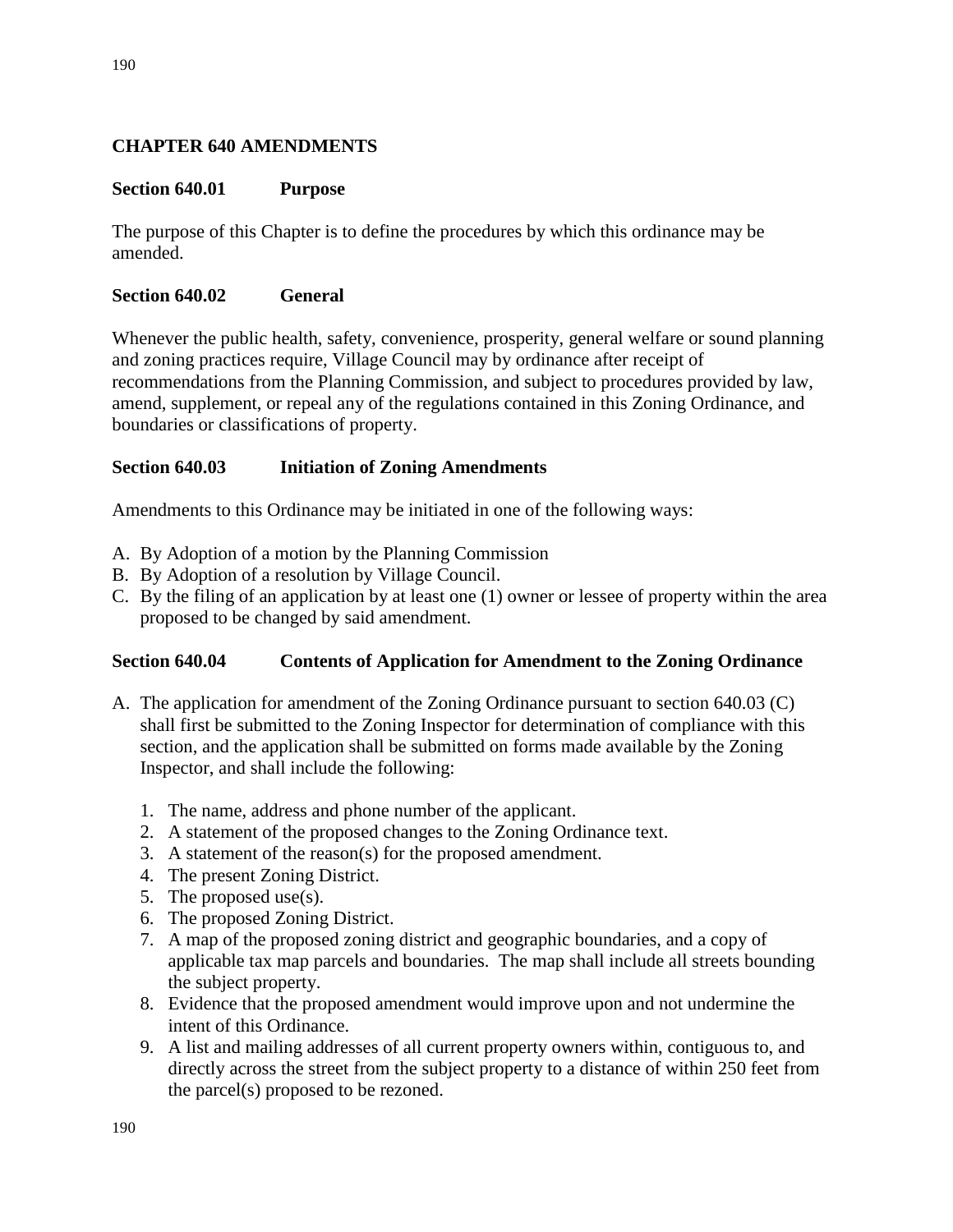- 10. A statement on how the proposed amendment relates to the Mantua Village Land Use, Comprehensive Plan, or other adopted plans and policies of the Village.
- 11. A fee as established in Village Council.

## **Section 640.05 Transmittal to Planning Commission**

For applications filed by at least one owner or lessee of property, if the Zoning Inspector determines that the application provides the information necessary, he/she shall transmit the application for an amendment to the Chairman of the Planning Commission.

Immediately upon adoption of a resolution by Council to amend the Zoning Ordinance, the resolution shall be transmitted to the Planning Commission Chairman.

#### **Section 640.06 Submission to State Director of Transportation**

Before any zoning amendment is approved affecting any land within three hundred (300) feet of the center line of a proposed highway or highway for which changes are proposed as described in the certification to local officials by the State Director of Transportation, or within a radius of five hundred (500) feet from the point of intersection of said center-line with any public road or highway, the Commission shall give notice, by registered or certified mail to the State Director of Transportation. The Commission may proceed as required by law, however, the Village Council shall not approve the amendment for one hundred twenty (120) days from the date the notice is received by the Director of Transportation. If the Director of Transportation notifies the Village that he shall proceed to acquire the land needed, then the Village shall refuse to approve the re-zoning. If acquisition at this time is not in the public interest or upon the expiration of the one hundred and twenty day time period or any extension thereof agreed upon by the Director of Transportation and the property owner, the Village shall proceed as required by law.

#### **Section 640.07 Recommendation by Planning Commission**

- A. Where a proposed amendment to the Zoning Ordinance is initiated by recommendation of the Planning Commission, the Planning Commission shall adopt a motion by a majority vote stating the precise nature of the proposed amendment, and shall enter a record of said vote upon its minutes. The Planning Commission shall then cause a proposed Ordinance containing the precise language of the proposed amendment to be transmitted to the Clerk of Council for inclusion on the Agenda of the next regular meeting of the Village Council.
- B. Where such proposed amendment is initiated by Resolution of Village Council pursuant to Section 640.03(B), or where initiated by application pursuant to Section 640.03(C), the Planning Commission shall have no less than thirty (30) days from receipt of the proposed amendment to the Zoning Ordinance, to review and provide a written report and recommendation to Council. The Planning Commission may recommend approval of the amendment as requested, modification of the amendment as requested, or disapproval of the amendment as requested. The written decision of the Planning Commission shall indicate the specific reason(s) upon which the recommendation is based, including a statement that the proposed amendment is or is not consistent with the comprehensive plan, land use plan or other relevant adopted plans of the Village.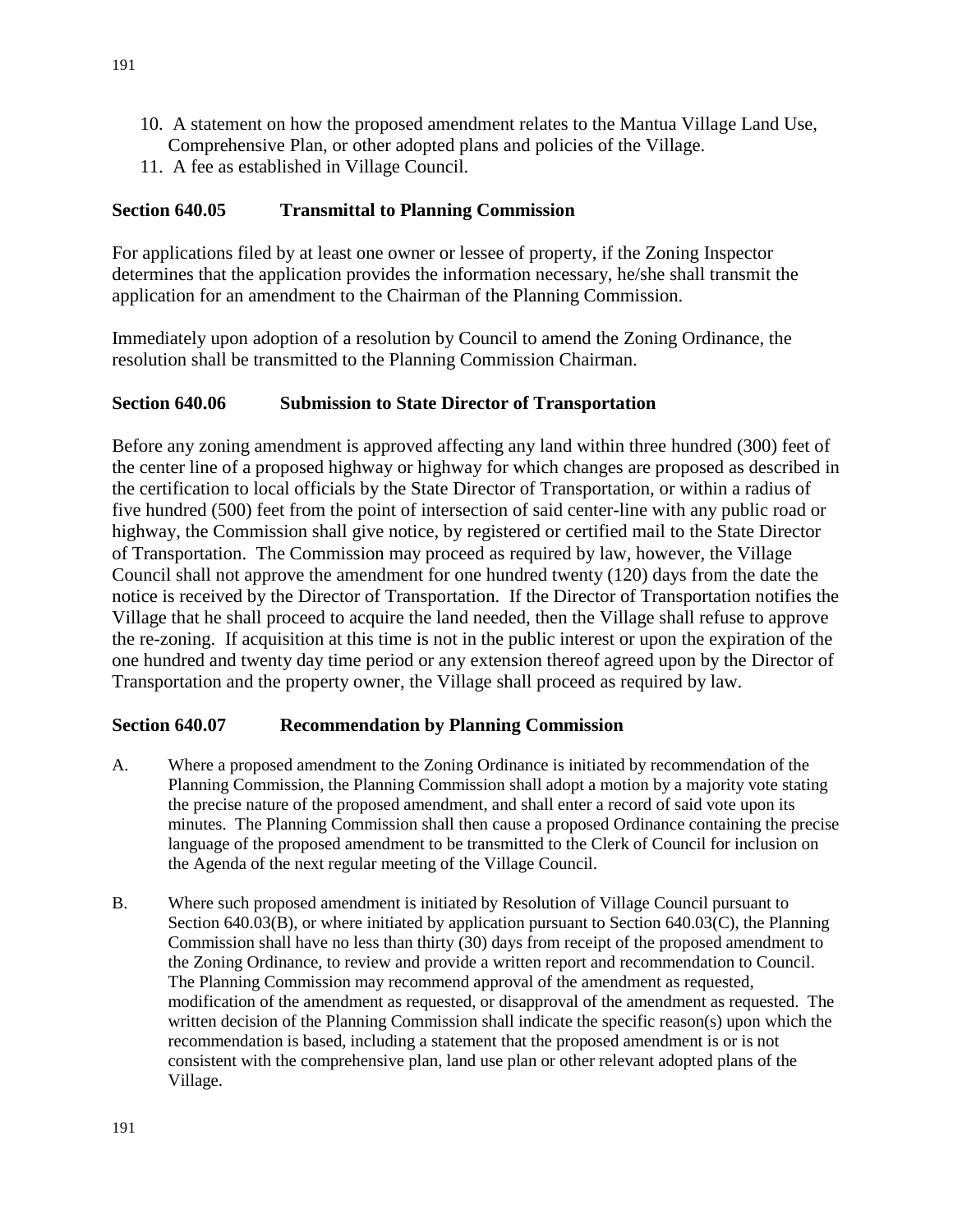The Planning Commission shall provide such recommendation to the Clerk of Council in a reasonable time, which generally should not be longer than sixty (60) days from the date of receipt of the amendment request or initiation by Resolution of Village Council. *(Ord. 2010-06, eff. 04-15-10)*

# **Section 640.08 Public Hearing By Council**

Upon receipt of the recommendation from the Planning Commission, the Village Council shall schedule a public hearing. The public hearing shall be held not more than forty (40) days from the receipt of the recommendation from the Planning Commission

# **Section 640.09 Notice of Public Hearing in Newspaper**

Notice of public hearing as required in section 640.08 shall be given by Village Council in at least one newspaper of general circulation in the Village. The notice shall be published at least thirty (30) days before the date of the required public hearing or such other time period as required by state law. The published notice shall set forth the time and place of the public hearing and a summary of the proposed amendment and that during the thirty days, copies of the proposed amendment with maps and plans referred to in the proposed amending ordinance and the report of the Planning Commission shall be on file for public examination in the office of the Clerk of Council.

# **Section 640.10. Notice to Property Owners by Village Council**

If the proposed amendment intends to rezone or redistrict ten or less parcels of land as listed on the tax duplicate, written notice of the public hearing shall be mailed by the Clerk of Council, by first class mail, at least twenty (20) days before the day of the public hearing, or such other time period as required by state law, to all owners of property within, contiguous to, and directly across the street from such area proposed to be rezoned or redistricted to the addresses of such owners appearing on the County Auditor's current tax list or the Treasurer's mailing list, and to such other list(s) that may be specified by Council. The failure to deliver the notification as provided in this section shall not invalidate any such amendment. The notice shall contain the same information as required of notices published in newspapers as specified in Section 640.09.

# **Section 640.11 Action By Council**

Within thirty (30) days after the public hearing required by Section 640.08, Council shall either adopt or deny the recommendation of Planning Commission or adopt some modification thereof. In the event that Council denies or modifies the recommendation of Planning Commission, it must do so by not less than three-fourths of the full membership of Council.

No ordinance to approve of the recommendation of Planning Commission shall be adopted or take effect unless at least a majority of the members of Council concur.

# **Section 640.12 Effective Date and Referendum**

192 Such amendment adopted by Council shall become effective thirty (30) days after the date of